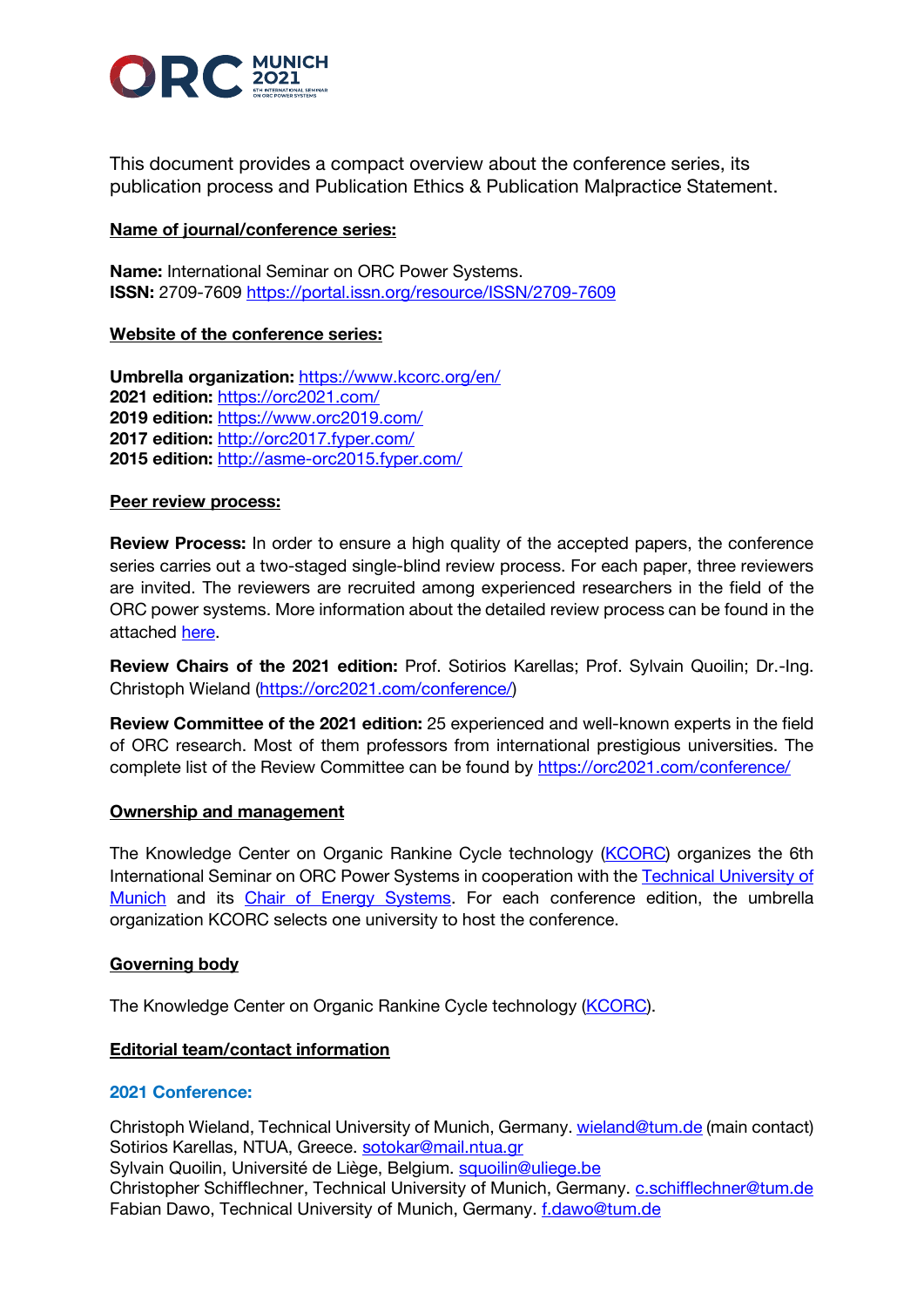

Hartmut Spliethoff, Technical University of Munich, Germany. [spliethoff@tum.de](mailto:spliethoff@tum.de)

# **2019 Conference**

Sotirios Karellas, NTUA, Greece. [sotokar@mail.ntua.gr](mailto:sotokar@mail.ntua.gr) (main contact) Emmanuel Kakaras, NTUA, Greece. [ekak@central.ntua.gr](mailto:ekak@central.ntua.gr)

**General contact for all past and future editions:** [info@KCORC.org](mailto:info@KCORC.org) and the KCORC Scientific **Committee** 

## **Copyright and Licensing**

The papers are published under [CC BY-SA 4.0](https://creativecommons.org/licenses/by-sa/4.0/) license.

## **Author fees**

There is no author fee, however a registration at the conference of one of the authors is necessary in order to present the paper at the conference. Presentation of the paper and active participation in the conference is a prerequisite to publish the paper in the conference proceedings.

### **Process for identification of and dealing with allegations of research misconduct**

In cases of alleged or proven scientific misconduct, fraudulent publication or plagiarism the publisher, in close collaboration with the editors, will take all appropriate measures to clarify the situation and to amend the article in question. This includes the complete retraction of the affected work. Such a decision will be initiated by the umbrella organization KCORC together with the editors of the corresponding conference series.

### **Publication Ethics**

All parties involved in the publishing process (authors, editors, reviewers and publisher) need to agree upon standards of expected ethical behaviour. The publication ethics and publication malpractice statement of the conference series is based on the Committee on Publication Ethics (COPE) Best Practice Guidelines for Journal Editors (available at http://publicationethics.org/).

### **Editor Responsibilities**

#### Accountability

The editors and review chairs are responsible for deciding which articles submitted to the conference should be published based on the comments of the reviewers. The editors and review chairs are ensuring that defined review process is followed and all legal requirements regarding libel, copyright infringement and plagiarism are followed. They should maintain the integrity of the academic record, preclude business needs from compromising intellectual and ethical standards.

#### Fairness

The editors evaluate the submitted paper for intellectual content without regard to race, gender, sexual orientation, religious belief, ethnic origin, citizenship, or political philosophy of the author(s). The editor will not disclose any information about a manuscript under consideration to anyone other than the author(s), reviewers and potential reviewers

### Confidentiality

The editors and review chairs shall not disclose any information about a submitted manuscript to anyone other than the corresponding author, reviewers, potential reviewers, other editorial advisers, and the publisher, as appropriate.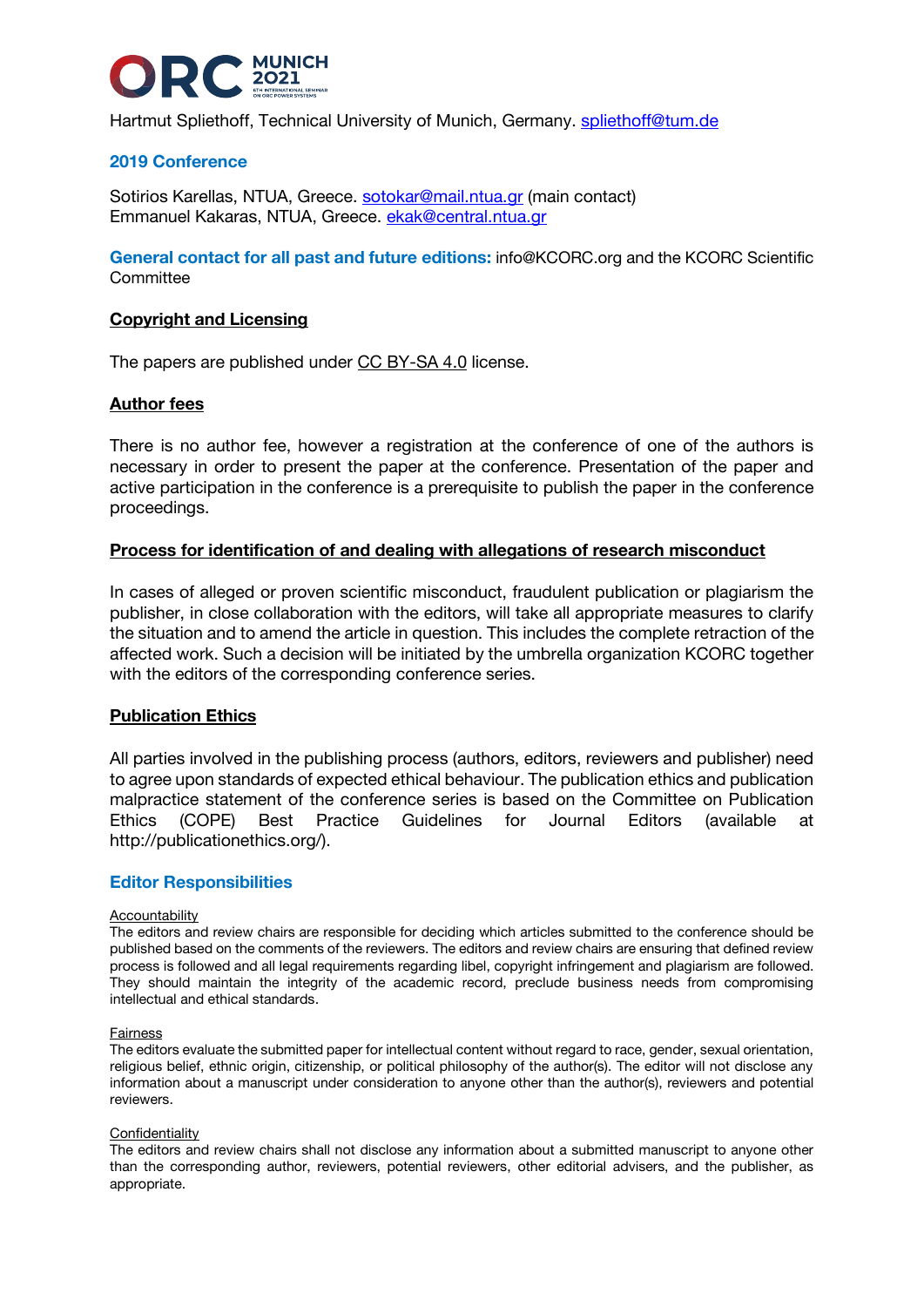

### Disclosure, conflicts of interest, and other issues

The editors are committed to ensure that advertising, reprint or other commercial revenue have no impact or influence on editorial decisions. They seek to ensure a fair and appropriate peer review process. Editors and review chairs should recuse themselves from considering manuscripts in which they have conflicts of interest resulting from competitive, collaborative, or other relationships or connections with any of the authors, companies, or (possibly) institutions connected to the papers.

### **Reviewer Responsibilities**

#### Role

Peer review assists the editors and review chairs regarding the decision about accepting a paper.

#### **Promptness**

Any invited referee who feels unqualified to review the research reported in a manuscript or knows that its timely review will be impossible should immediately notify the review chairs.

#### Confidentiality

Any manuscripts received for review must be treated as confidential documents. They must not be shown to or discussed with others except if authorized by the editor.

#### Standards of objectivity

Reviews should be conducted objectively. Personal criticism of the author is unacceptable. Referees should express their views clearly with appropriate supporting arguments. For details, see our [reviewer's guidelines](https://www.orc2021.com/wp-content/uploads/2022/04/ORC_2021_Guidelines_Review-process.pdf).

#### Disclosure and conflict of interest

Privileged information or ideas obtained through peer review must be kept confidential and not used for personal advantage. Reviewers should not consider evaluating manuscripts in which they have conflicts of interest.

## **Author Responsibilities**

#### Reporting standards

Authors reporting results of original research should present an accurate account of the work performed as well as an objective discussion of its significance. A paper should contain sufficient detail and references to permit others to replicate the work. Fraudulent or knowingly inaccurate statements constitute unethical behavior and are unacceptable.

### Originality and Plagiarism

The authors should ensure that they have written entirely original works, and if the authors have used the work and/or words of others that this has been appropriately cited or quoted.

#### Multiple, redundant or concurrent publication

An author should not in general publish manuscripts describing essentially the same research in more than one conference or journal. Papers being suggested for a special issue need to be significantly extended before being considered for publication in the special issue.

#### Acknowledgement of sources

Proper acknowledgment of the work of others must always be given. Authors should also cite publications that have been influential in determining the nature of the reported work.

### Authorship of a manuscript

Authorship should be limited to those who have made a significant contribution to the conception, design, execution, or interpretation of the reported study. All those who have made significant contributions should be listed as co-authors. Where there are others who have participated in certain substantive aspects of the research project, they should be named in an Acknowledgement section. The corresponding author should ensure that all appropriate co-authors (according to the above definition) and no inappropriate co-authors are included in the author list of the manuscript, and that all co-authors have seen and approved the final version of the paper and have agreed to its submission for publication. For details, see the instructions for authors.

#### Hazards and human or animal subjects

If the work involves chemicals, procedures or equipment that have any unusual hazards inherent in their use, the authors must clearly identify these in the manuscript.

#### Disclosure and conflicts of interest

All authors should disclose in their manuscript any financial or other substantive conflict of interest that might be construed to influence the results or their interpretation in the manuscript. All sources of financial support for the project should be disclosed.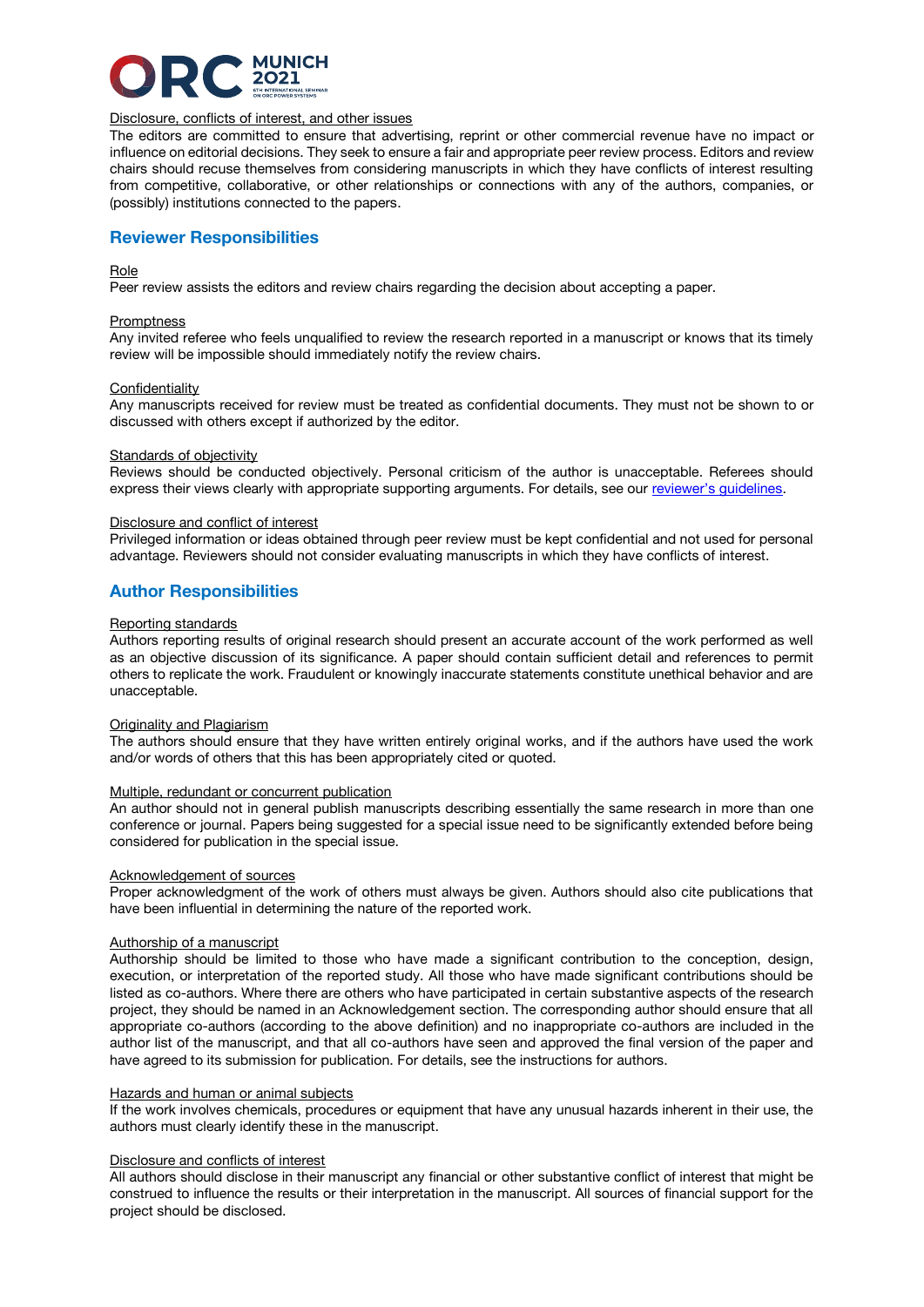

### Fundamental errors in published works

When an author discovers a significant error or inaccuracy in his/her own published work, it is the author's obligation to promptly notify the conference's editors and cooperate with them to either retract the paper or to publish an appropriate erratum.

### **Publishing schedule**

The conference takes place every two years. The proceedings will be published shortly after the end of the conference.

## **Access**

All papers are published as open-access. Thus, not only participants of the conference, but the whole worldwide research community can access the papers directly after the conference at no financial costs.

# **Archiving**

The papers are published via the conference website and/or an associated institutional library or other official and credible formats. The KCORC as the umbrella organization ensures the long-term hosting of the conference website. For example, the papers of the most recent edition are published via the library of the Technical University of Munich. Thus, a permanent access and archive of all papers is secured independently from the conference website. This procedure will be applied also for all future conferences.

### **Revenue sources**

The only revenue source are the participation fees of the conference participants. These fees are covering the expenses for hosting the conference. Potential profits are used by the KCORC for establishing a scholarship program for young researchers.

## **Advertising**

There is no detailed advertising policy. However, both the call for papers and the review process ensure that there will be no papers from industrial partners without scientific relevance.

## **Direct marketing**

There are no direct marketing activities.

## **Summary of the published conference proceedings of the last editions:**

### **2021:**

**Conference series:** International Seminar on ORC Power Systems **Conference name:** 6th International Seminar on ORC Power Systems **Name of the proceedings:** Proceedings of the 6th International Seminar on ORC Power Systems **Date of the conference:** 11 – 13 October 2021 **Location of the conference:** virtual format **Organiser:** Technical University of Munich **Publisher:** Technical University of Munich **Year of publication:** 2021